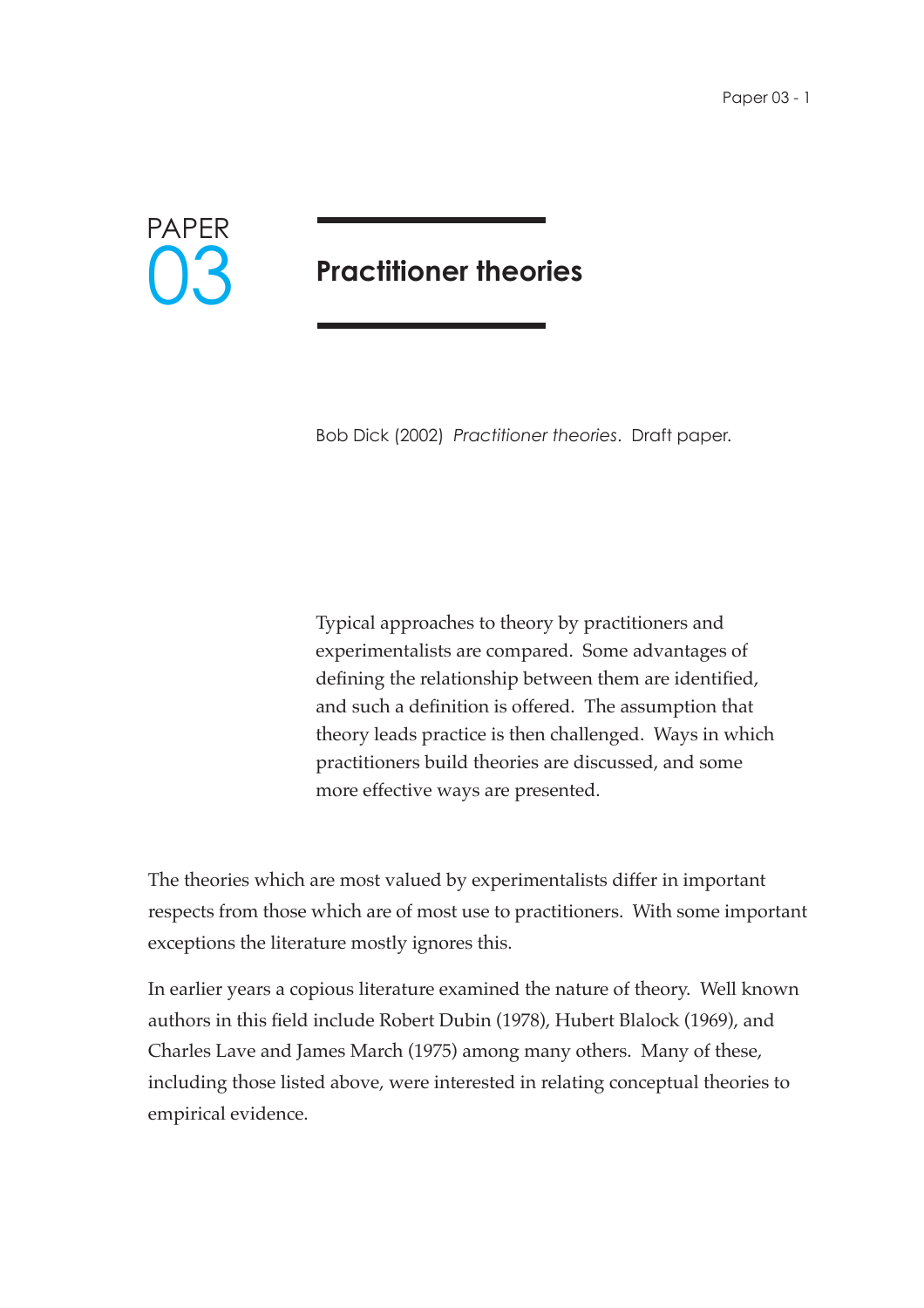In comparison the current literature on theory is relatively meagre. Grounded theory (for instance, Glaser, 2001) and nursing theory (Walker and Avant, 1993) are the most common exceptions. Some authors such as Rita Schreiber and Phyllis Stern (2001) combine the two approaches by applying grounded theory to nursing. Much of the discussion is about theories as relationships between concepts or variables.

There would be value in a literature on theory, especially if it addressed the differences between the needs of practitioners and experimentalists. If the two types of theory can be related one to another, benefits might be expected to result. Practitioners might be more likely to make use of experimentally derived theories. Experimentalists might be able to draw on practitioner insights. This paper offers a way of relating the two sets of theory to one another. It is aimed most explicitly at practitioners and experimentalists in psychology, though I expect it to have wider application.

Symbolically, many experimentally derived theories can be symbolised as a set of "independent variables" which have a causal relationship with one or more "dependent variables". The independent variables may be changed, either directly by the researcher or indirectly by other factors but measured by the researcher.

## $independent$  variables  $\rightarrow$  dependent variable(s)

This form of theory lends itself to experimental test. Develop a hypothesis and set up a test of it. Observe the change in the dependent variable as a consequence of the changes you bring about in the independent variables. The hypothesis, in much current experimental research, is usually drawn from the literature.

Practitioners on the other hand are interested in practical outcomes. They want to know what actions will deliver those outcomes. Their actions are driven by assumptions, sometimes tacit, linking actions causally to outcomes.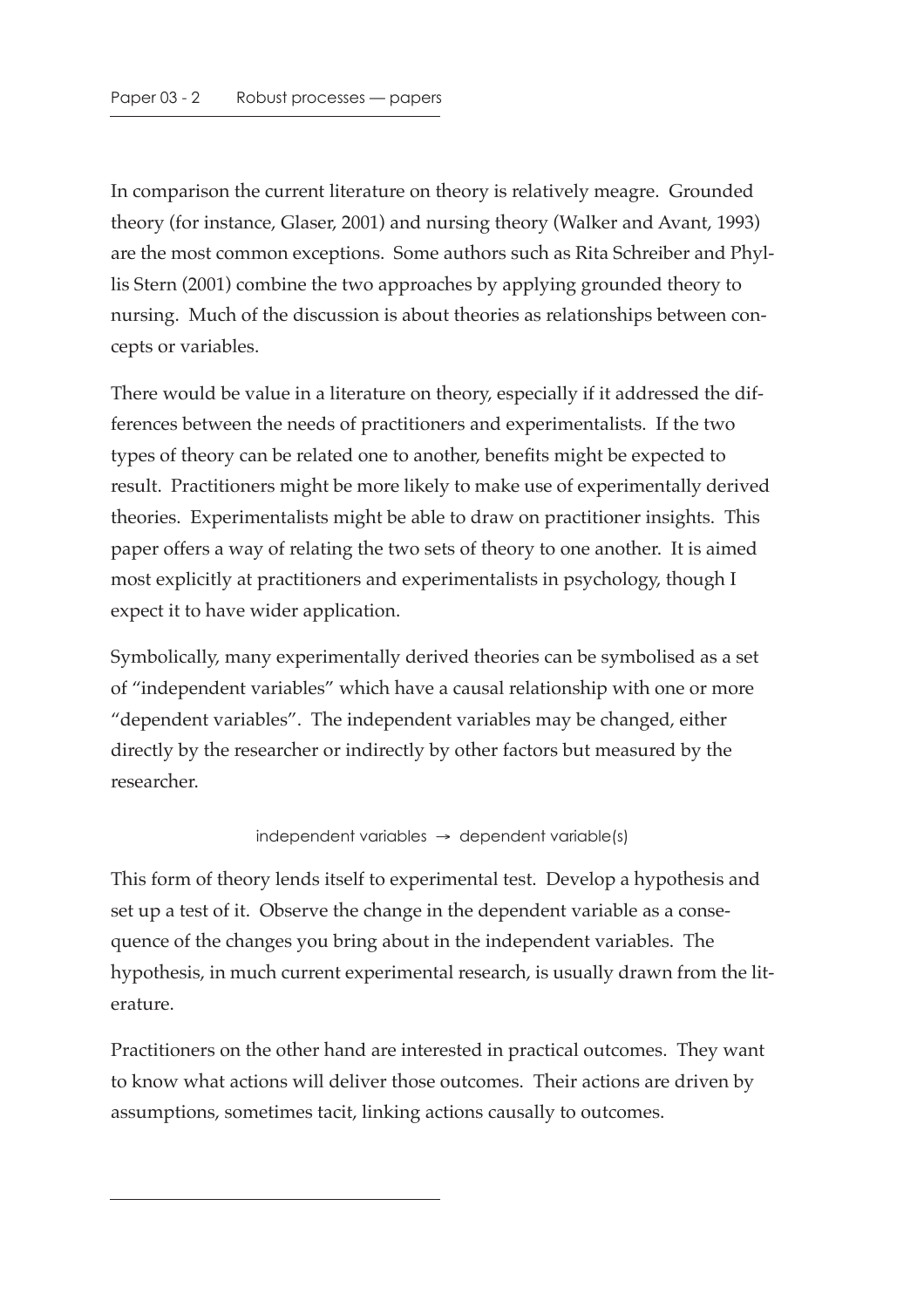When using theory which is grounded in experiential data, there is a sense in which theory and practice can be just two ways of looking at the same phenomena. The actor thinks and acts simultaneously. Thinking and acting each guide the other (cf. George Miller, Eugene Galanter and Karl Pribram, 1960). Some perhaps most — of the thinking is tacit.

The theory is still causal, in a sense (cf. Chris Argris, Robert Putnam and Diana McLain Smith, 1985). The causal link, however, is between actions and outcomes:

actions → outcomes

Since the link between actions and outcomes may depend upon the situation, this may be better rendered as

$$
situation [actions \rightarrow outcomes]
$$

As it turns out, this can be regarded as a rendering of Chris Argyris's *theory of action*. He has written about it in a number of places, including in his seminal work with Don Schön in 1974. Argyris states that actors have theories of action which, stated fully, are as follows (Argyris and Schön, 1974:6).

[I]n situation *S*, if you want to achieve consequence *C*, under assumptions *a*1 ... *a*n, do *A*

It is possible to draw a parallel between the dependent variable of the experimentalist and the outcome of the practitioner. Both practitioner and experimentalist, for example, may be interested in job satisfaction, or suicide, or group cohesion. The practitioner's outcome may be less precisely defined than the experimentalist's dependent variable, and may be a cluster of dependent variables. However, the similarity is enough that theories of action may be phrased in the same form as the experimental symbolisation specified earlier. In one instance, changes in a set of independent variables leads to a change in the dependent variable. In the other, it is action which produces this result.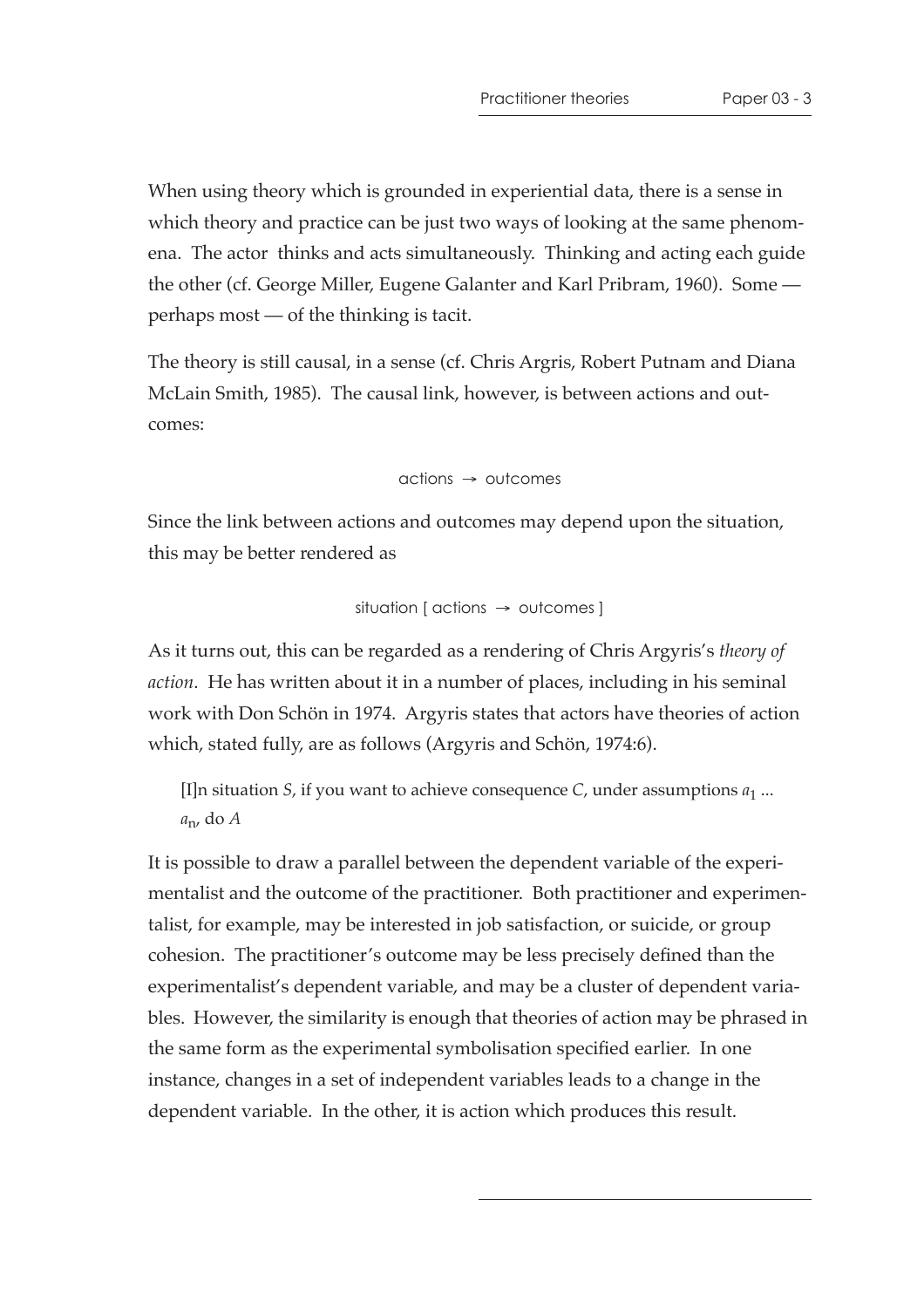```
independent variables \rightarrow dependent variable(s)
      \alphactions \rightarrow dependent variable(s)
```
It can perhaps be presumed that the actions are sometimes effective because they influence the same independent variables which are the experimenter's concern.

In other words, to use experimentally derived theories the practitioner must first take another step. The extra step is to devise actions which seem likely to impinge on the independent variables:

actions → independent variables → dependent variable(s)

Note that this requires substantial understanding both of the situation and of the actions which will influence the independent variables. (These are the "assumptions *a*1 ... *a*n" in Argyris and Schön's formulation above.) Most practitioners lack that understanding. Instead they work directly with often tacit theories which leave the independent variables unspecified.

From a practitioner's point of view there is a more natural approach to developing more elaborate theory. The practitioner can begin with what is already known — that is, the actions which produce the desired outcomes. The independent variables can remain unknown, and action can still result.

```
actions \rightarrow (independent variables) \rightarrow dependent variables
```
Then, with careful reflection, it may eventually be possible to develop a growing knowledge of the independent variables as understanding improves.

If correct, this argument has an important implication for the relationship between theory and practice. As an undergraduate I was led to believe that theory leads practice, and in fact much of what I was taught took this assumption as a starting point. The educational philosophy was referred to as the "scientistpractitioner model". It assumed that science provided the base for practice. Further, the science was unavoidably quantitative and mostly experimental and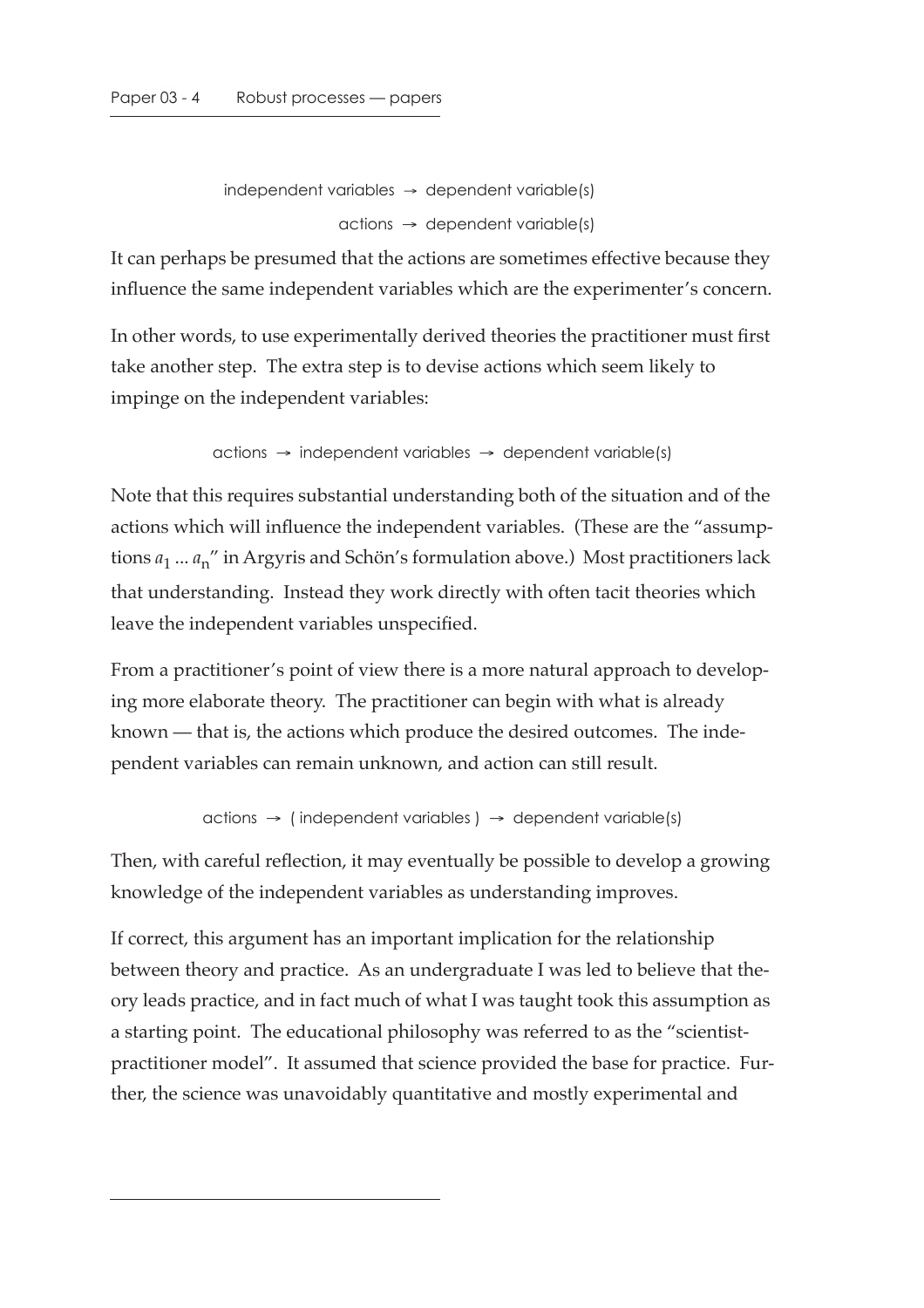reductionist. It further assumed that one became a scientist first. Practice was for postgraduate work or for development during employment.

Argyris and Schön (1974:184) say it like this:

the professional school is responsible for developing basic theory that leads to the best technique, and practice is responsible for teaching, in some mysterious way, how to apply theory and technique effectively.

Argyris and Schön don't believe this works, and nor do I. Yet a web search of educational sites for "scientist practitioner" will reveal how common this approach still in in university psychology courses.

In contrast, my own experience is consistent with the explanation I offered earlier. For me, practice more often than not *precedes* theory. I can often do something before I can understand how or why I do it. I can often understand it before I can find the words to explain it to others.

I find further support for this position in the subsequent writing of Don Schön (1983, 1987). He acknowledges skilled performance by practitioners as "artistry". He agrees that we know more than we can say. In arguing as he does for the benefits of what he calls reflection-in-action he opens the door to the sort of process I have described.

I can summarise the argument symbolically. For the experimentalist a theory is a specification (or a set of them) which links independent variables (**iv**'s) to dependent variables (**dv**'s):

 $iv_1 + iv_2 + iv_3 + ... \rightarrow dv$ 

It is assumed that, to use this knowledge, the practitioner must devise actions (**a**) to bring about the necessary changes in the independent variables: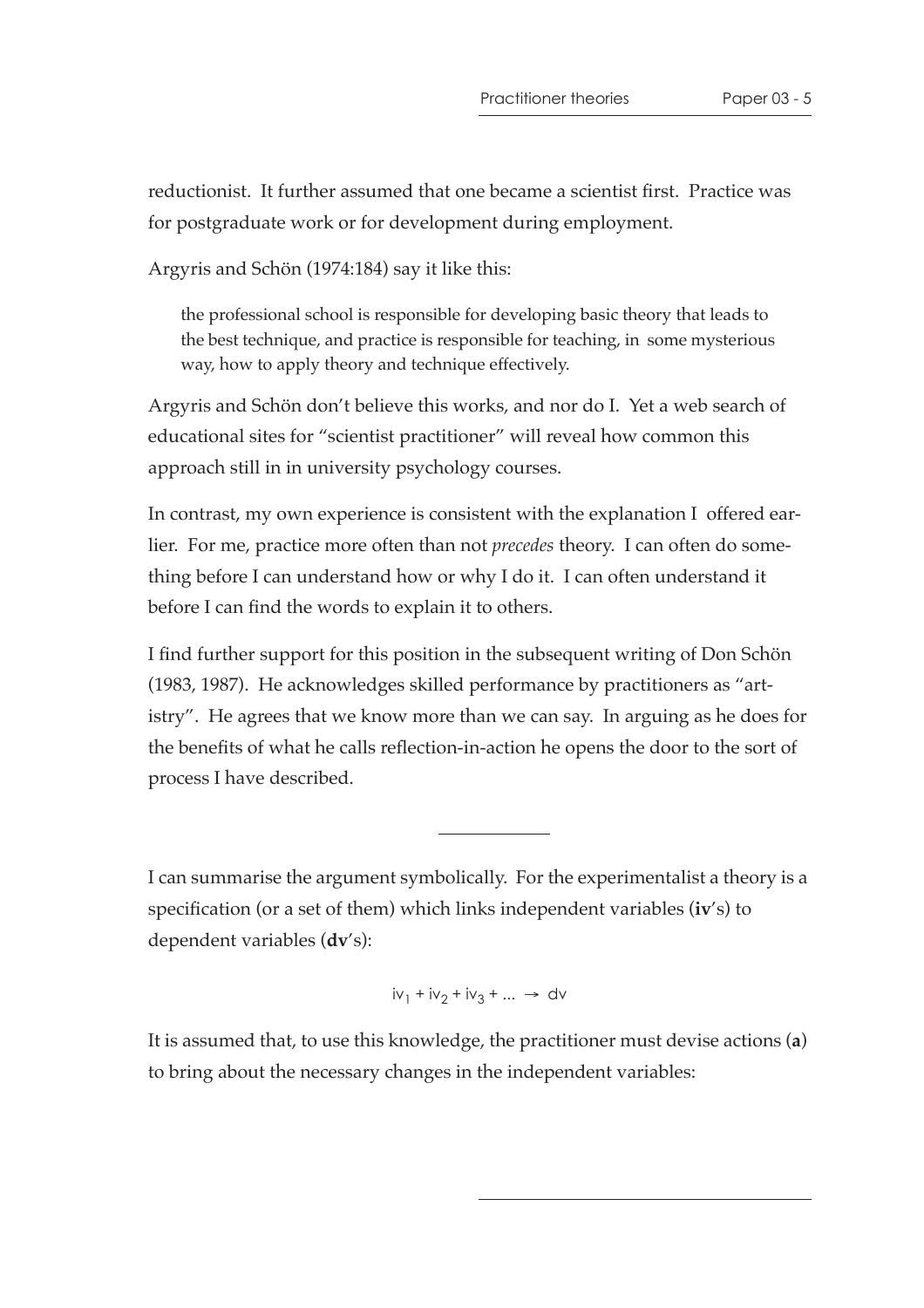$$
(a_1 \rightarrow iv_1) + (a_2 \rightarrow iv_2) + (a_3 \rightarrow iv_3) + ... \rightarrow dv
$$

Instead, practitioners work more directly with actions and outcomes:

$$
a_1 + a_2 + a_3 + \dots \rightarrow dv
$$

The independent variables are tacit, and not acknowledged:

$$
a_1 \rightarrow iv_1 + a_2 \rightarrow iv_2 \rightarrow ... \rightarrow dv
$$

Through pursuing greater understanding (for instance through reflection in action) the practitioner may eventually learn to fill in some of the tacit independent variables.

## **References**

- Argyris, Chris; Putnam, Robert and Smith, Diana McLain (1985) *Action science: concepts, methods and skills for research and intervention*. San Francisco, Ca.: Jossey-Bass.
- Blalock, Hubert M. (1969) *Theory construction: from verbal to mathematical formulations*. Englewood Cliffs, NJ: Prentice-Hall.
- Dubin, Robert (1978) *Theory building*, revised edition. New York: Free Press.
- Glaser, Barney (2001) *The grounded theory perspective: conceptualization contrasted with description*. Mill Valley, Ca.: Sociology Press.
- Lave, Charles A., and March, James G. (1975) *An introduction to models in the social sciences*. New York: Harper & Row.
- Miller, George A., Galanter, Eugene H., and Pribram, Karl H. (1960) *Plans and the structure of behavior*. New York: Holt.
- Schön, Donald A. (1983) *The reflective practitioner: how professionals think in action*. New York: Basic Books.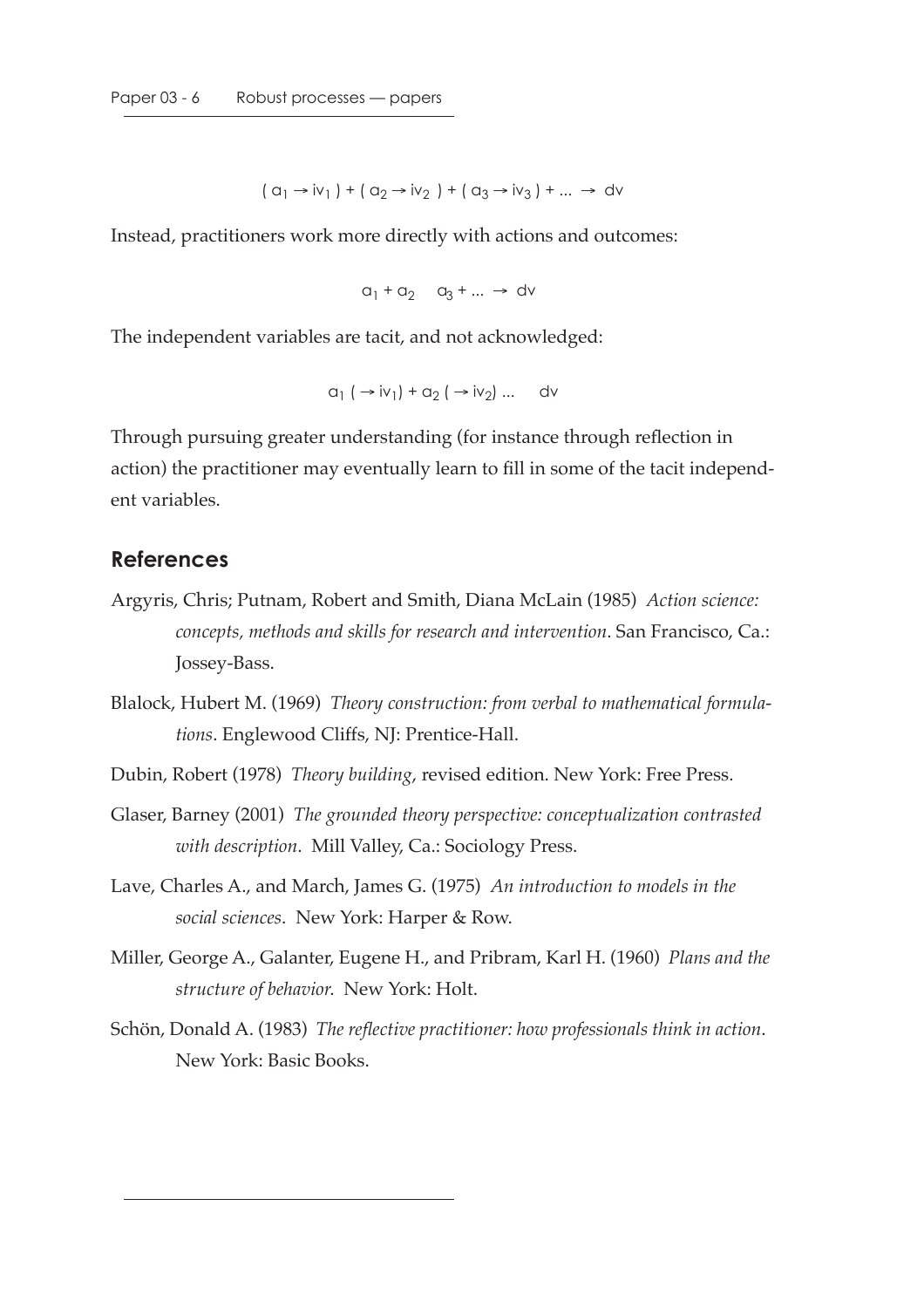- Schön, Donald A. (1987) *Educating the reflective practitioner: towards a new design for teaching and learning in the professions*. San Francisco: Jossey-Bass.
- Schreiber, Rita Sara, and Stern, Phyllis Noerager, eds. (2001) *Using grounded theory in nursing*. New York: Springer.
- Walker, Lorraine Olszewski, and Avant, Kay Coalson (1995) *Strategies for theory construction in nursing*, third edition. Norwalk, CT: Appleton and Lange.